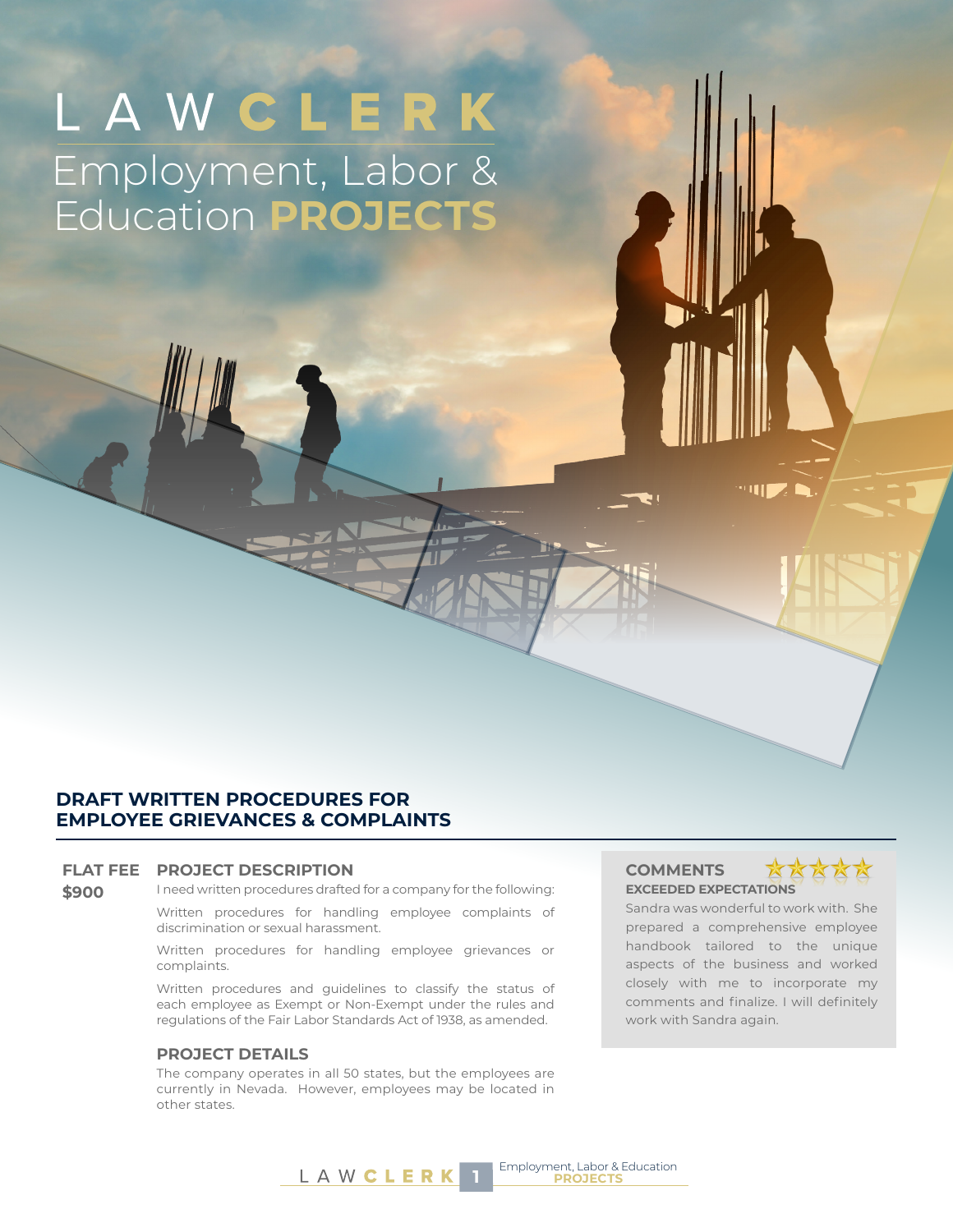### **FLAT FEE PROJECT DESCRIPTION COMMENTS**

**\$650** I need you to prepare an employer's position statement in an EEOC discrimination complaint. The former employee is alleging age discrimination, sex discrimination, and handicap discrimination in connection with her assertion that she had a pregnancy-related disability. The employee was hired as a plumbing company office worker in November 2017, and was terminated January 1, 2018 because of too much missed work.

### **PROJECT DETAILS**

I have the EEOC complaint and employee time records. I am requesting pertinent documents from the employer. If there is anything in particular you want me to request, let me know and I will include it. I will try to set up interviews with the manager and a co-worker after the documents are produced and create a transcript of the interview. If there is any particular question you want me to ask, please let me know. I will want the position statement to address the legal elements of each of the three discrimination charges. In particular, it will need to address whether a pregnancy-related disability qualifies for ADA accommodation, and the standards for evaluating a pregnancy related disability as sex discrimination. The employer states that it has had numerous pregnant employees and has even permitted a few of them to bring their babies to the office.

### **PERSONNEL POLICIES & PROCEDURES CREATION INTERVIEW**

### **FLAT FEE PROJECT DESCRIPTION COMMENTS**

**\$375** Organizational Interview for Creating a Personnel Policies and Procedures Manual in Minnesota.

### **PROJECT DETAILS**

I'm trying to create a system for interviewing nonprofit corporation clients who need a personnel policies and procedures manual. These orgs may have anywhere from 1 to 300 employees. They may have never had an comprehensive manual, or they may have a bunch of random policy documents that don't all hang together and it's time to upgrade, and we may be making a new one from scratch and abandoning what they had before.

This project is to create a word document interview of questions (including any if this, then that scenarios) for employers in Minnesota.

What would you need to know if you were creating the PPP manual? Build that interview - this will be the basis of (hopefully many) projects that will be outsourced to you or other team members.

The word document will ultimately be turned into a jotform online. Please be sure to indicate any conditional logic (if Yes, then ask that or don't ask all these other things, etc.). I don't need the word doc to be fancy, just clear enough to build an online form from.

Questions and any included explanations need to be in 8th grade English and not legalese. Thank you in advance!

Special note: Bear in mind this is for Minnesota and Minneapolis has some sick and safe time rules at the municipal level for employees sitting in the city, which is where a lot of my clients are located.

### **EXCEEDED EXPECTATIONS**

AmyAnn is fantastic to work with. She asks great questions and produces high quality work that needs little revision. She also has taken on my style requests as we've worked on subsequent projects. A++ :)

**EXCEEDED EXPECTATIONS** The work product was outstanding.

XX

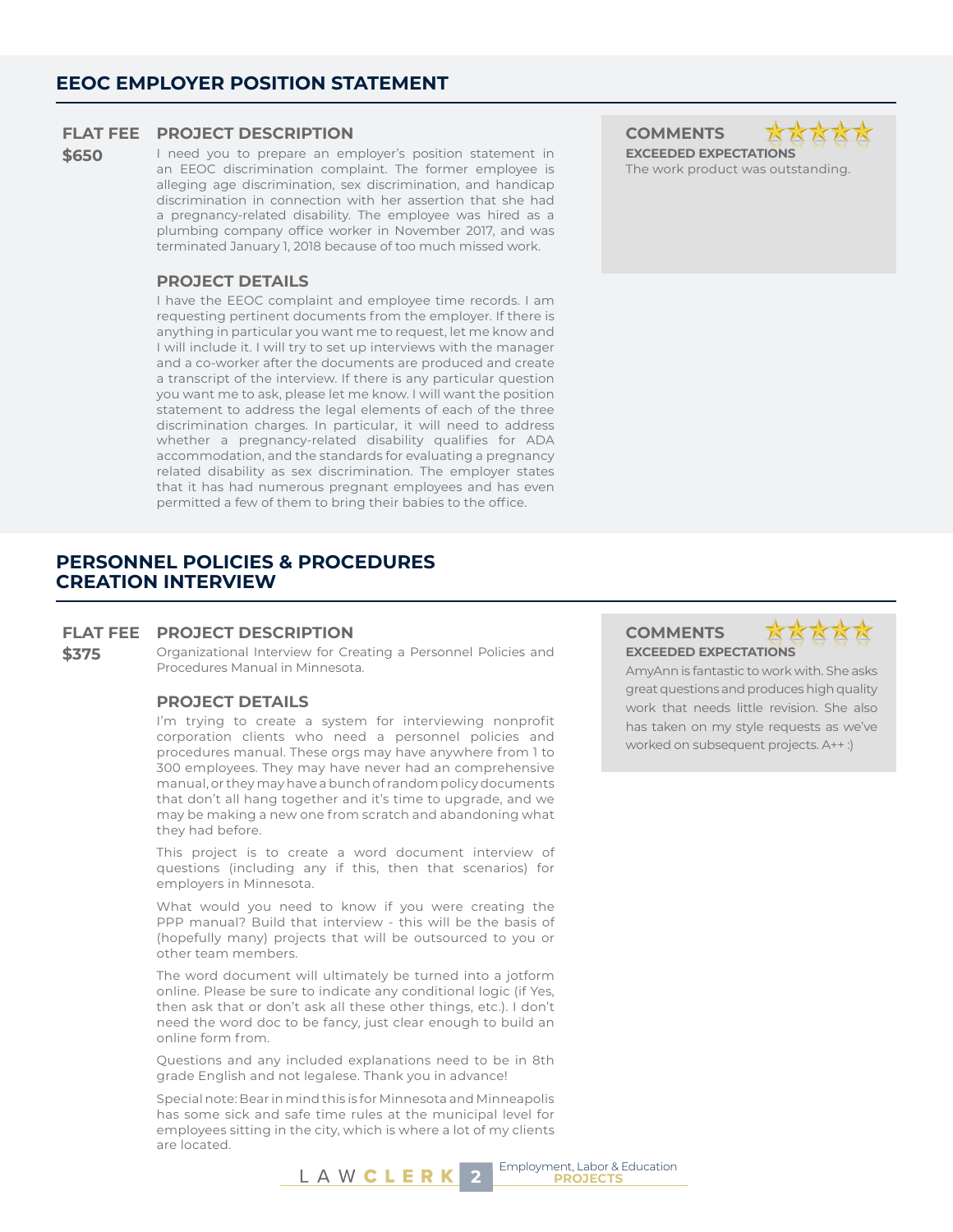### **EMPLOYEE STOCK OPTION PROGRAM (ESOP)**

#### **FLAT FEE PROJECT DESCRIPTION COMMENTS**

\$2,250 I have a client that requires a employee stock option plan to be drafted. More details to follow.

### **PROJECT DETAILS**

The ESOP will be based on Delaware law. This is for an e-commerce company. The company has multiple employees, but the ESOP will be offered to only one (1) employee at first with the intention of offering an incentive to this employee to remain at the company since he is the key employee.

**EXCEEDED EXPECTATIONS**



Jenny was an absolute pleasure to work with. Her work product is meticulous and well-drafted. Not only did she get everything to me on time, but she was more than willing to speak with me to share her wealth of knowledge about incentive stock plans. She educated me on the subject and answered all my questions. She made me look like a rock star! Jenny goes above and beyond because she has a real passion for the subject matter. I can't wait to add her to my team for my next employment matter.

### **DEVELOP DISCOVERY OUTLINE**

### **FLAT FEE PROJECT DESCRIPTION COMMENTS**

**\$350** I need a discovery plan (you don't have to draft discovery just write out a list of the kinds of demands) for a retaliation case. The best way to do this is to find (a) cases that beat summary judgment on these issues and see what factors the Court utilized; and (b) looking at EEOC opinions on their website - you can search opinions of EEOC judges as to factors they considered when they ruled for federal employees on these kinds of issues. At the end of your list, make a list of the cases you used.

### **PROJECT DETAILS**

After my client complained about discrimination, these things happened to her in the following order:

- 1. The Complainant was demoted when she was notified of a reduction of "high level responsibilities" and a reduction in staff reporting to her.
- 2. The Complainant's supervisory duties were removed.
- 3. The Complainant was excluded from key meetings, communications, and projects.
- 4. The Complainant was given little to no work and all her staff was removed.
- 5. The Complainant received an evaluation with negative comments.

## **EXCEEDED EXPECTATIONS**



Christian did an excellent job and I am very impressed with his litigation instincts.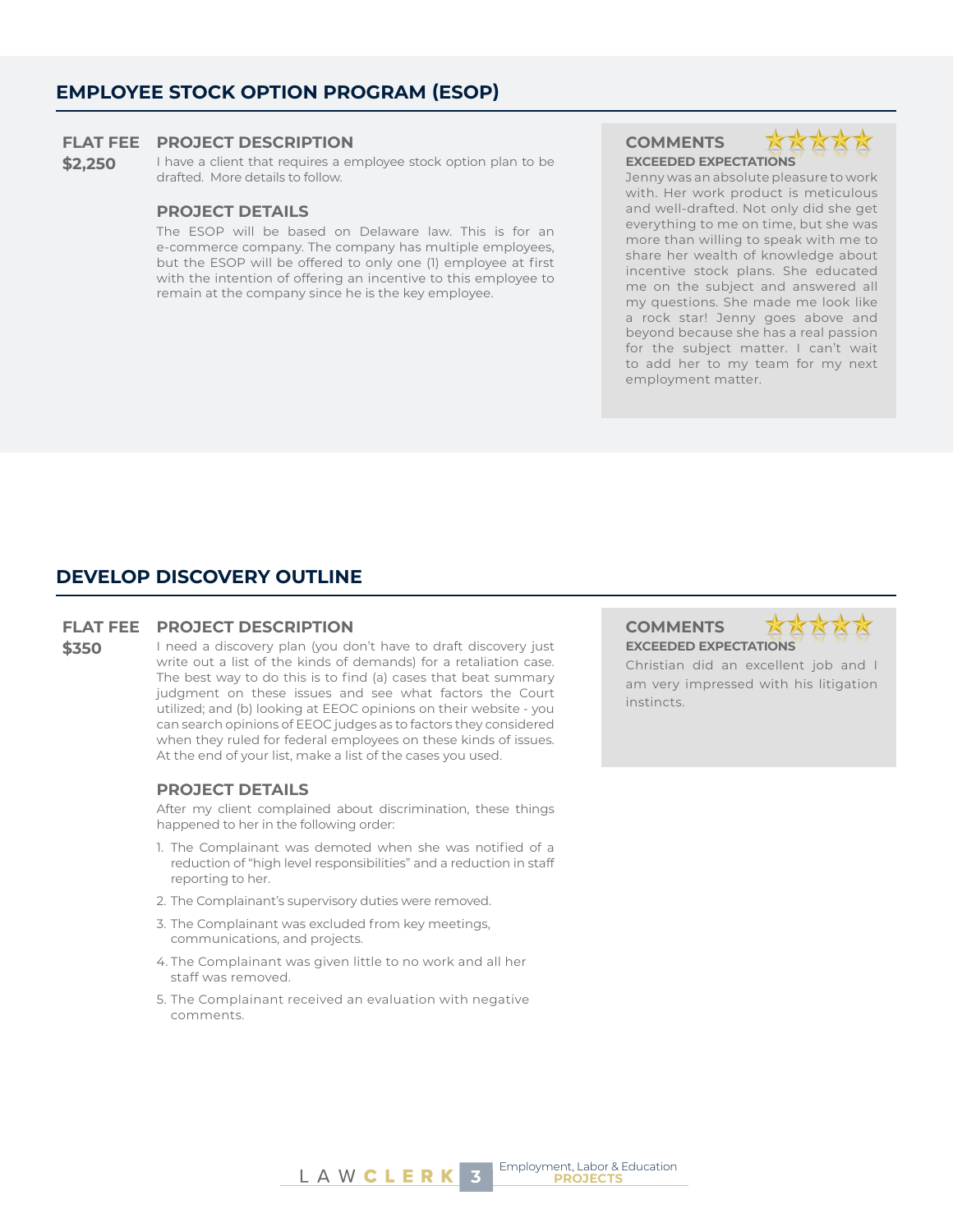### **STOCK INCENTIVE PLAN REVISIONS**

### **FLAT FEE PROJECT DESCRIPTION COMMENTS**

**\$3,000** I have a stock incentive agreement that I like that was prepared for another company. I need someone skilled at drafting such agreements to revise it to make it applicable to the subject company.

### **PROJECT DETAILS**

I would estimate this to be a 15-20 hour project. After review of the form agreement and discussion of the subject company's information, if that estimate is not in the ballpark, we can discuss a modified price for this project before work commences.

**EXCEEDED EXPECTATIONS**



Jennifer is very knowledgable and wonderful to work with! I will absolutely work with her again!

### **MOTION FOR DISCOVERY SANCTIONS**

### **FLAT FEE PROJECT DESCRIPTION COMMENTS**

\$250 I need a Motion for Discovery Sanctions in an employment discrimination case in federal court.

### **PROJECT DETAILS**

Without authorization or permission, Defendants accessed Plaintiff's witness' Facebook account/page by posing as him (the witness), downloaded information, printed it and used it as an exhibit in both the witness' and Plaintiff's deposition. We wish to bar use of the exhibits and get any other sanctions possible.

## **EXCEEDED EXPECTATIONS**



Chris is a legal writing genius. I got way more than I bargained for with this assignment. The pleading prepared was detailed, supported with research, wellwritten and presented on time.

### **NDA AND NON-CIRCUMVENTION AGREEMENT FOR EMPLOYEES**

### **FLAT FEE PROJECT DESCRIPTION COMMENTS**

**\$540** I need a confidentiality, non-disclosure, non-circumvention agreement for new and existing employees to sign. I would like it to be a form such that it can be used repeatedly and is not overly complex or full of legalese.

> The jurisdiction will be Nevada and the employee must consent to personal jurisdiction in Nevada in the event of a breach/litigation.

### **PROJECT DETAILS**

I do not expect this to be a complicated project for someone with experience drafting similar agreements for employers.

**EXCEEDED EXPECTATIONS**



Scott was very responsive, made requested revisions, and provided a great agreement.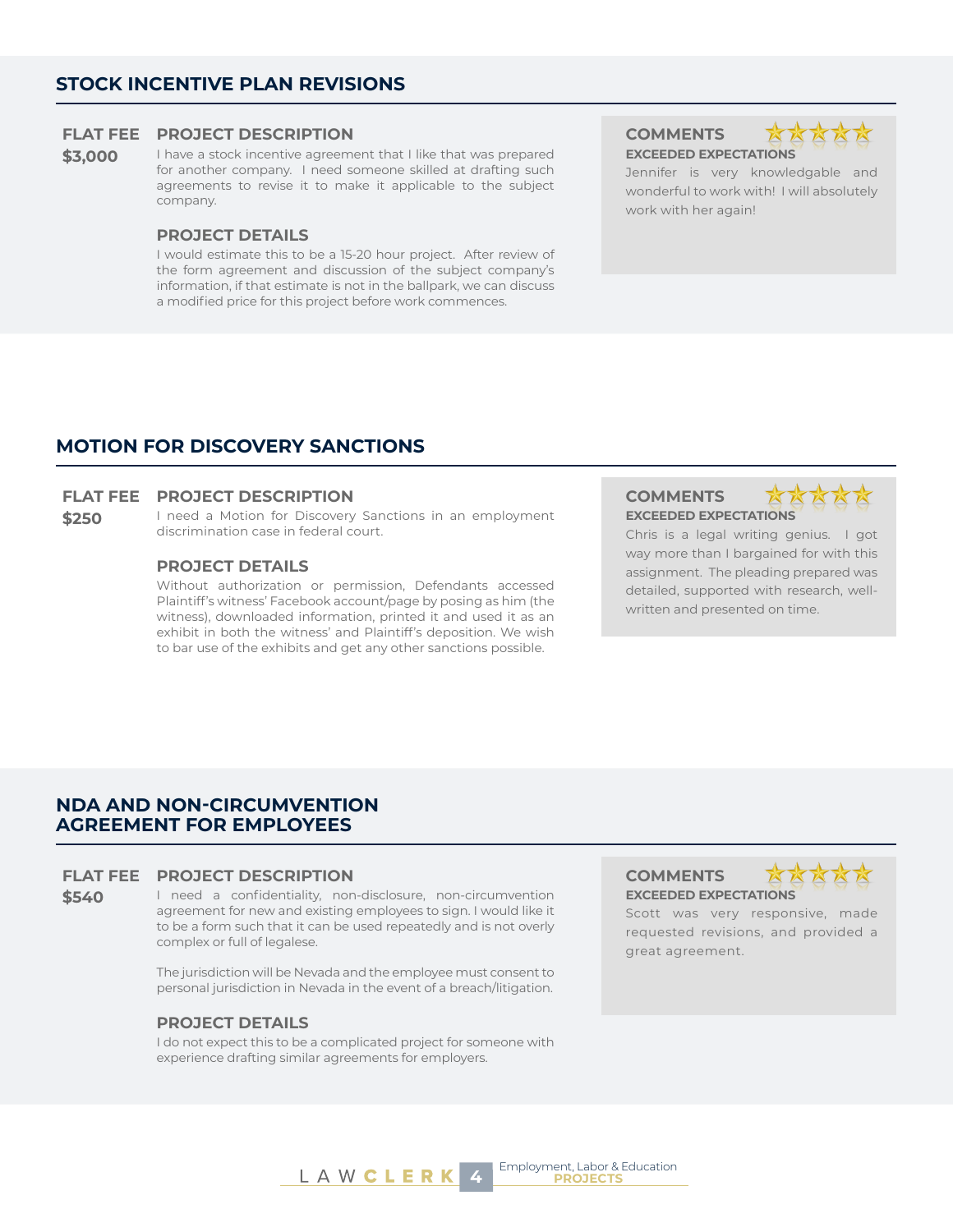### **EX-EMPLOYEE RESTRAINING ORDER**

### **FLAT FEE PROJECT DESCRIPTION COMMENTS**

**\$500** Two ex-employees in California have stolen from clients business and they were recently seen staking out the premises. I am going to get a TRO to have them on notice that we are watching them and that they need to stay away from the business.

### **PROJECT DETAILS**

I need a TRO and supporting forms with sample facts. I'll substitute actual facts when I have them.

Jurisdiction-is Santa Clara County Superior Court.

### **EXCEEDED EXPECTATIONS**



Alyssa was terrific from start to finish. My idea was not certain to be supported by the law. Alyssa did the research to determine potential outcomes for my client and delivered good and bad news with clarity and confidence. I am grateful for her thoroughness and professionalism. Another great hire via lawclerk.legal.

### **REPLY IN SUPPORT OF SUMMARY JUDGMENT**

### **FLAT FEE PROJECT DESCRIPTION COMMENTS**

**\$1,000** I need a reply brief in support of a motion for summary judgment to respond to the opposition. This case has to do with the Fair Labor Standards Act. It will require a detailed reading of the initial motion I prepared, the opposition filed by the U.S. Department of Labor, and the related research. I am looking for a finished product by the deadline, including correct legal citations and exhibits attached to the reply brief.

### **PROJECT DETAILS**

I represent a call center that has been sued by the U.S. Department of Labor for misclassifying call center workers as independent contractors instead of employees and failure to pay minimum wage and overtime. My clients were added late in the lawsuit as a predecessor company was the owner during the bulk of the alleged wrongdoing. The issues for summary judgment as they relate to my clients are whether the call center employees were appropriately classified as independent contractors, individual liability for one of my clients who is the owner of the corporation, and statute of limitations issues under the FLSA (willfulness, adding my clients late (relation back doctrine), and equitable tolling.

## **EXCEEDED EXPECTATIONS**



Emily was very responsive and did a great job on some complex issues regarding the FLSA and related statutes of limitation.

### **RESPONSE TO EMPLOYER POSITION STATEMENT**

### **FLAT FEE PROJECT DESCRIPTION COMMENTS**

#### \$300 I need a response drafted to an employer position statement with the EEOC. The employer terminated the employee because she chose to go on LTD. The employer gave the employee an ultimatum (1) move to part time status (her ACTUAL WORK hours) and owe the company money each month because of her premiums for health insurance or (2) take long term disability.

### **PROJECT DETAILS**

Employer submitted responses to the EEOC. The total responses are 6 pages in length with exhibits. The response to the employer position statement will address and oppose each of the employer's responses based on information from the client and documents from the client.

## **EXCEEDED EXPECTATIONS**



Sandra did a fabulous job with the assignment. She delivered the assignment early and the quality of the work was far better than I would have done myself. I added a few details and the document was ready for submission supported with current, applicable case law.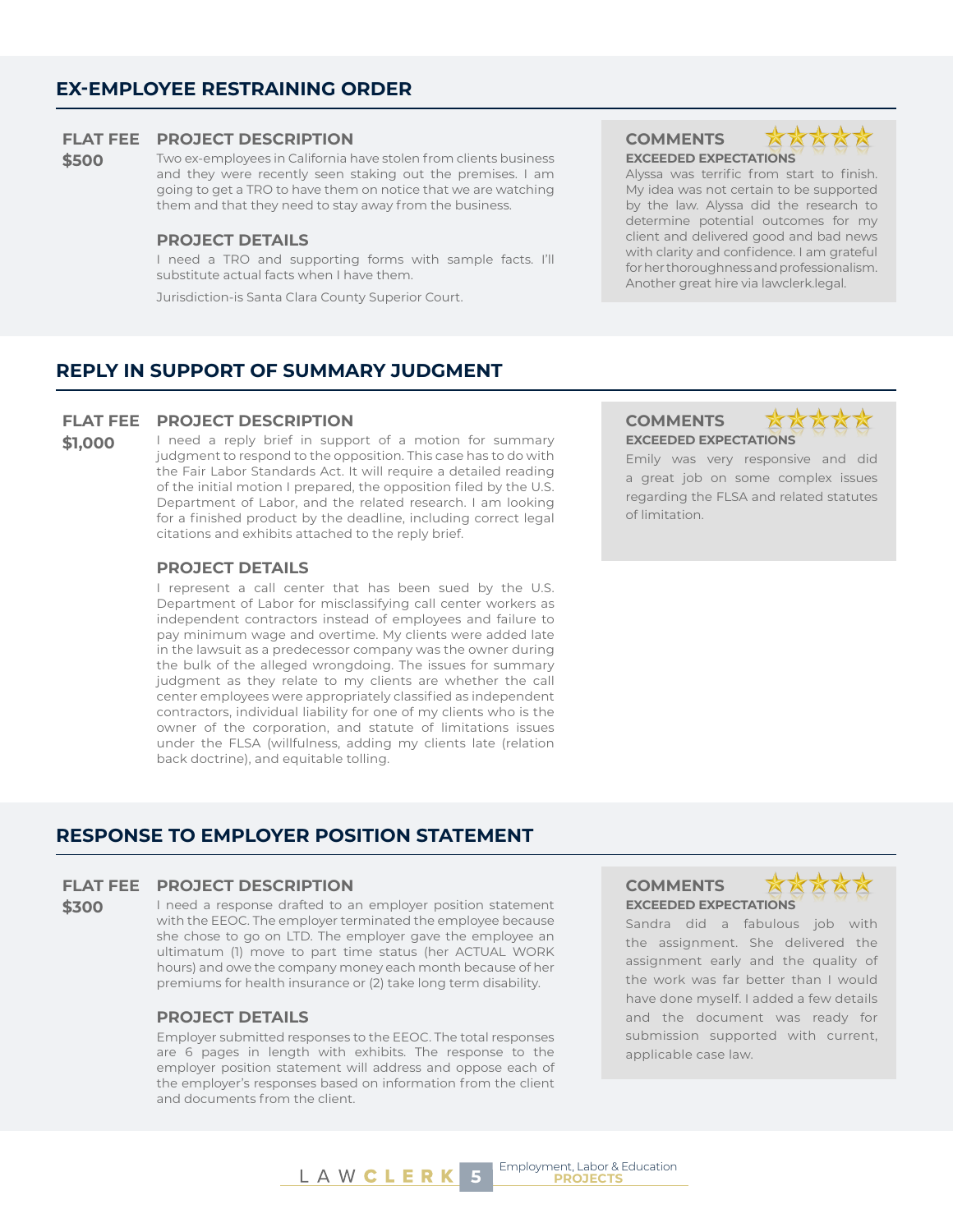### **EMPLOYEE WAGE TREATMENT IN CHAPTER 11 BK RESEARCH**

### **FLAT FEE PROJECT DESCRIPTION COMMENTS**

**\$1,500** Memorandum re: treatment of employee bonuses and severance payments in chapter 11.

### **PROJECT DETAILS**

Company has several employees in various states that were awarded 2019 retention bonuses that have not yet been paid. Employees are located in New Jersey, North Carolina, Illinois, Texas, Nevada, and California. Additional bonuses are provided under employment contracts for other employees. They are calculated based on 2019 performance, but will not be due pre-petition. Finally, there are pre-petition agreements with severance payments. Some employees may be terminated pre-petition. Need research and memo regarding how each of these will be treated in a chapter 11 bankruptcy case, company liability under state wage laws, and whether there is any officer and director liability under state wage laws.

### **DRAFT A LETTER CHALLENGING SECURITY CLEARANCE REVOCATION**

### **FLAT FEE PROJECT DESCRIPTION COMMENTS**

\$500 A Client received a 3-page letter from DHS revoking his access to classified information (which will end his job). He's got four charges against him. I've interviewed the client extensively. I have a table of the four issues and our defenses to them. I also have the exhibits we will use (lawclerk does not have to start from scratch for this project-this whole thing is outlined). There is some research to strengthen our arguments and I will direct lawclerk to the research sites. This is about a 5-7 hour assignment, but it's due tomorrow 6 pm E.S.T.

### **PROJECT DETAILS**

Lawclerk doesn't have to write the opposition, just assist in some research, analysis and selected other tasks. Will be working with me directly over next few days. I'm around all day today and tonight to answer any questions.

### **MEDIATION STIPULATION AND RETAINER AGREEMENT**

### **FLAT FEE PROJECT DESCRIPTION COMMENTS**

**\$300** I would like a retainer agreement and stipulation for appointment as a mediation/special master that includes an hourly provision as well as a flat rate provision that can be signed by attorneys and parties.

Litigants have been seeking my appointment as a special master and/or mediator. I have no idea who put this out there but its working for me. :) I just need to protect myself. I DO NOT have malpractice insurance and that must be disclosed in any retainer agreement. I just want to have a professional retainer agreement for this purpose, and a corresponding stipulation that can be filed with the court.



Lawclerk turned around a well-researched memo in a short time frame.

### **EXCEEDED EXPECTATIONS**



Joshua was very timely and met my needs for a professional work product under a serious deadline. He was available for calls and understood the mission.

**EXCEEDED EXPECTATIONS**



Greg was so easy to work with. I love it when I can't find typos!! I also love it when I don't have to micromanage the project. Thank you, Greg!! **PROJECT DETAILS**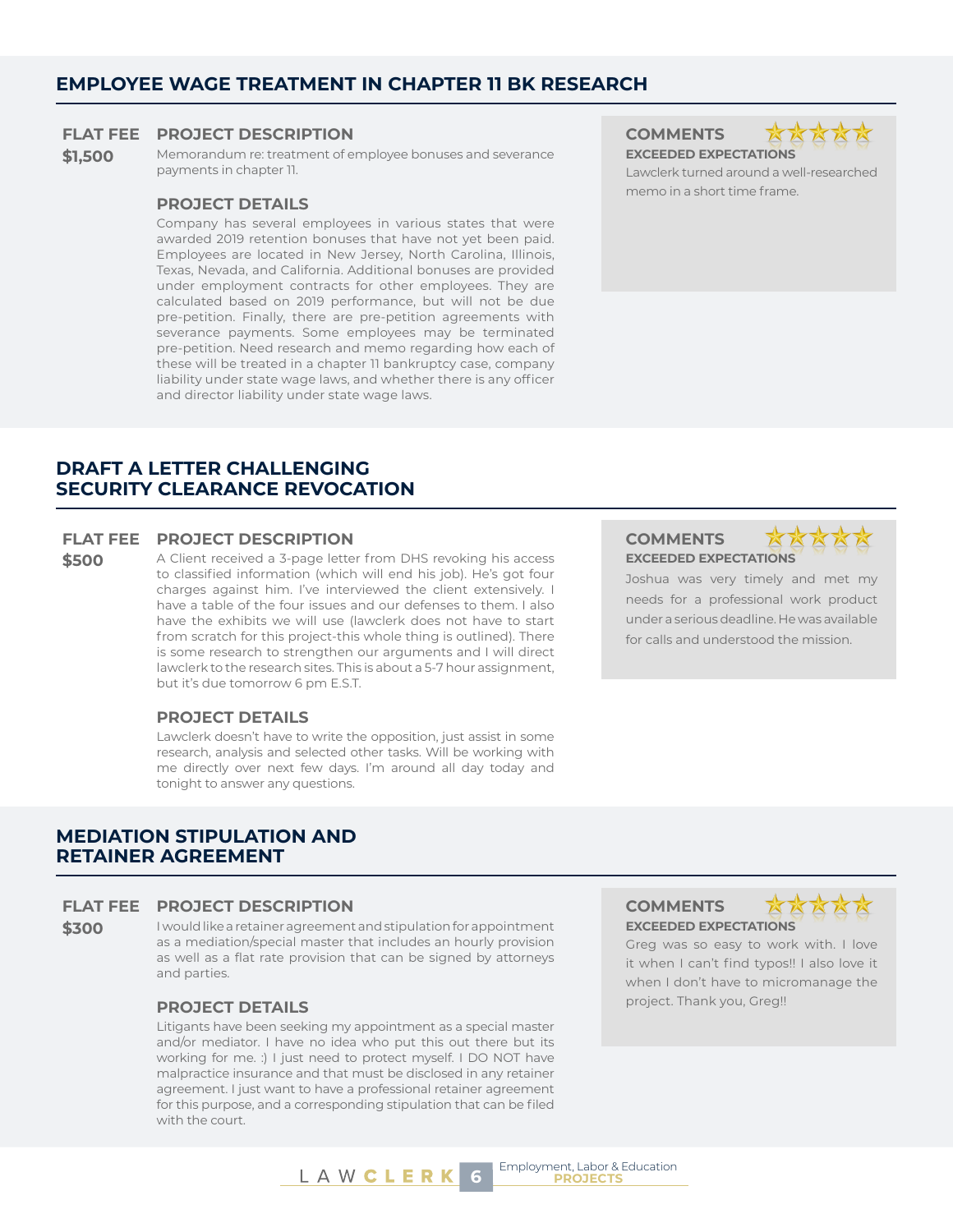### **FLAT FEE PROJECT DESCRIPTION COMMENTS**

**\$400** Hello! The project would be to draft: 1) a Motion for Summary Judgment with supporting affidavit on whether our client, who was seriously injured on the job, was an employee, as we believe, or an independent contractor, as his boss has long argued and 2) a 1st Amended Petition that includes an FLSA claim for nonpayment of our client's overtime fees and employee taxes.

### **PROJECT DETAILS**

We filed suit on several causes of action (COA), the relevant one being "Misclassification as an Independent Contractor". The MSJ doesn't have to be long or difficult, but we must counter the written record which had the defendant boss paying our client as a 1099 contractor. A simple affidavit should prove most of our points. You'll need a little bit of research to tie up the arguments and how this is a legal determination for the court to make - not a jury.

I do wish to add to the Petition (via an Amended Petition) a single new COA for FLSA violations. This won't be in the MSJ. The boss defendant regularly forced plaintiff employee to work 60 hour work weeks and never paid any employee taxes. I'd like to add this to the petition with just a few simple facts I can feed you. I realize this is a federal claim that'll be lumped into a TX state court lawsuit.

**EXCEEDED EXPECTATIONS**



Jordan is on top of her game! She's professional, zeros in on the issues, prioritizes problems, and was a delight to work with. I highly recommend her for your next project!

### **OPPOSITION TO MOTION FOR SUMMARY JUDGMENT**

### **FLAT FEE PROJECT DESCRIPTION COMMENTS**

**\$900** Opposition to SJ in Discrimination/Employment situation. **EXCEEDED EXPECTATIONS** 

The client had a complaint which investigates complaints of discrimination. The investigation found that there was discrimination. Client had a substance abuse issue and was told her job would be waiting for her when she returned from treatment. It was not. This was with the mayor's office.

Employment, Labor & Education



Excellent work, well cited, and well **PROJECT DETAILS** prepared. I will use again.

### **CONSTRUCT A QUICK TABLE**

#### **FLAT FEE PROJECT DESCRIPTION COMMENTS**

**\$150** Need a two column table of which agencies are covered by the WPA for an individual right of action for a federal employee to bring a whistleblower claim.

### **PROJECT DETAILS**

No need to research anything. I'm attaching about 27 pages from the hornbook on this topic which lays it all out. I just don't have the time or energy to go through those pages and get the bottom line for each of the agencies they mention. This should take no more than an hour or two at most.

**EXCEEDED EXPECTATIONS** Mike gave me exactly what I needed.

L A W **C L E R K** 7 **EMPloyment, Labor & b**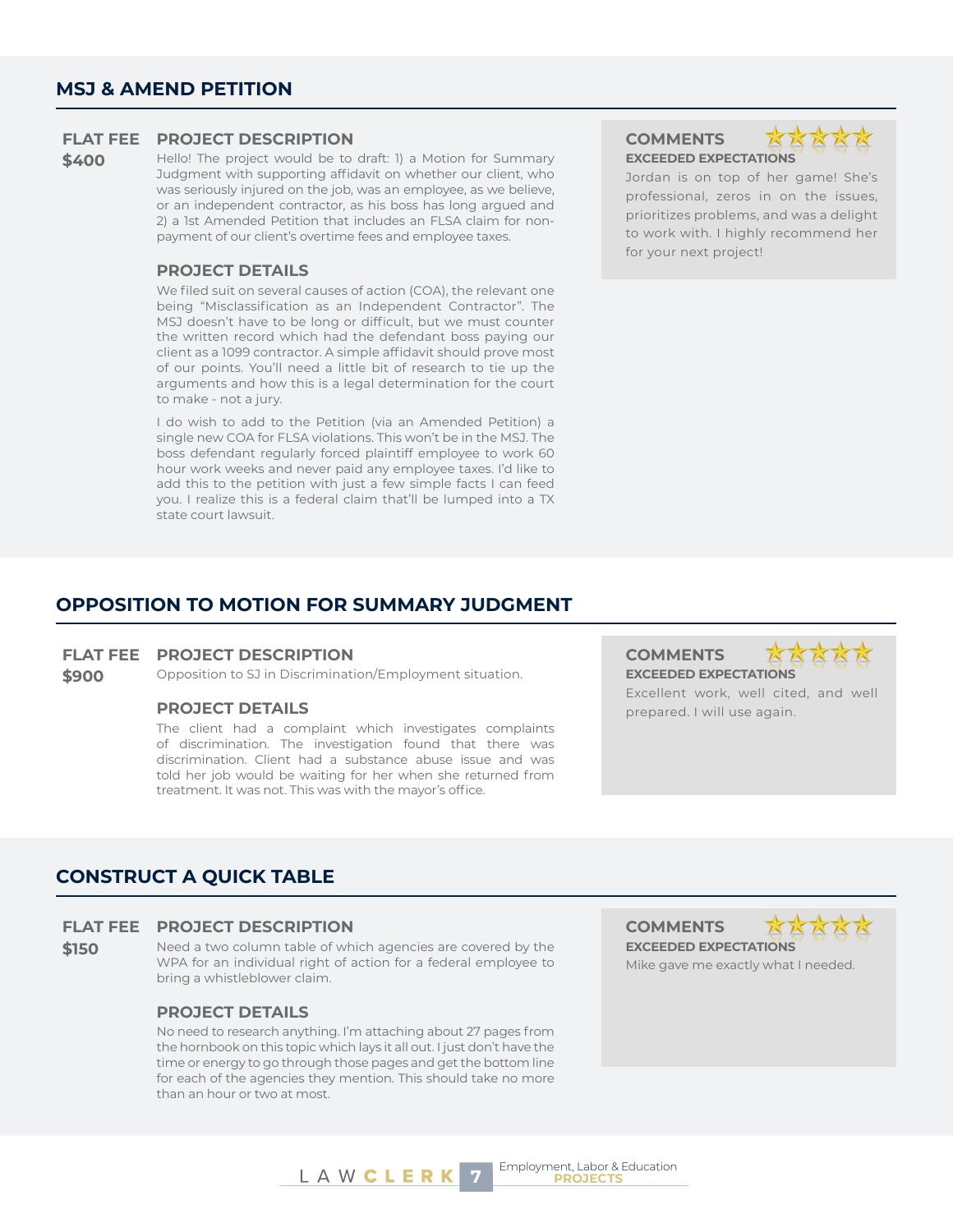### **EDIT FMLA COMPLAINT**

### **FLAT FEE PROJECT DESCRIPTION COMMENTS**

**\$200** Edit FMLA Compiant. **EXCEEDED EXPECTATIONS** 

#### **PROJECT DETAILS**

Edit existing Complaint after reviewing medical records.

Great job!



**DRAFT DISCOVERY REQUESTS**

### **FLAT FEE PROJECT DESCRIPTION COMMENTS**

**\$750** Draft Tailored Discovery Requests. **EXCEEDED EXPECTATIONS** 

### **PROJECT DETAILS** on this project!

Draft Discovery requests similar to the ones you have prepared for me in other matters.



Mark - once again - did an excellent job

### **COMPLAINT**

### **FLAT FEE PROJECT DESCRIPTION COMMENTS**

**\$300** I need a California superior court complaint drafted to initiate a lawsuit for unpaid wages and misclassification of employee as independent contractor.

> California-admitted lawyers only. California employment law is changing really fast in this area and the complaint will be very statute-specific.

### **PROJECT DETAILS**

Complaint should only be 5-10 pages with the (illegal) independent contractor (IC) agreement attached as an exhibit. Case is a straightforward matter of a dentistry group that hired a dentist, misclassified him as an IC, and then failed to pay him anything.

**EXCEEDED EXPECTATIONS**



Daria drafts good pleadings. She's efficient and knows her way around a law library. I got an excellent memo re liability and draft complaint in no time. I wiill definitely use her again.

### **DFEH MEDIATION BRIEF**

### **FLAT FEE PROJECT DESCRIPTION COMMENTS**

**\$525** Mediation brief/letter for DFEH. **EXCEEDED EXPECTATIONS**

I need a mediation letter/brief drafted setting out the background, California governing law, and defendant's defenses/position.



Superior writing skills! I was quite **PROJECT DETAILS pleased with the document.** 

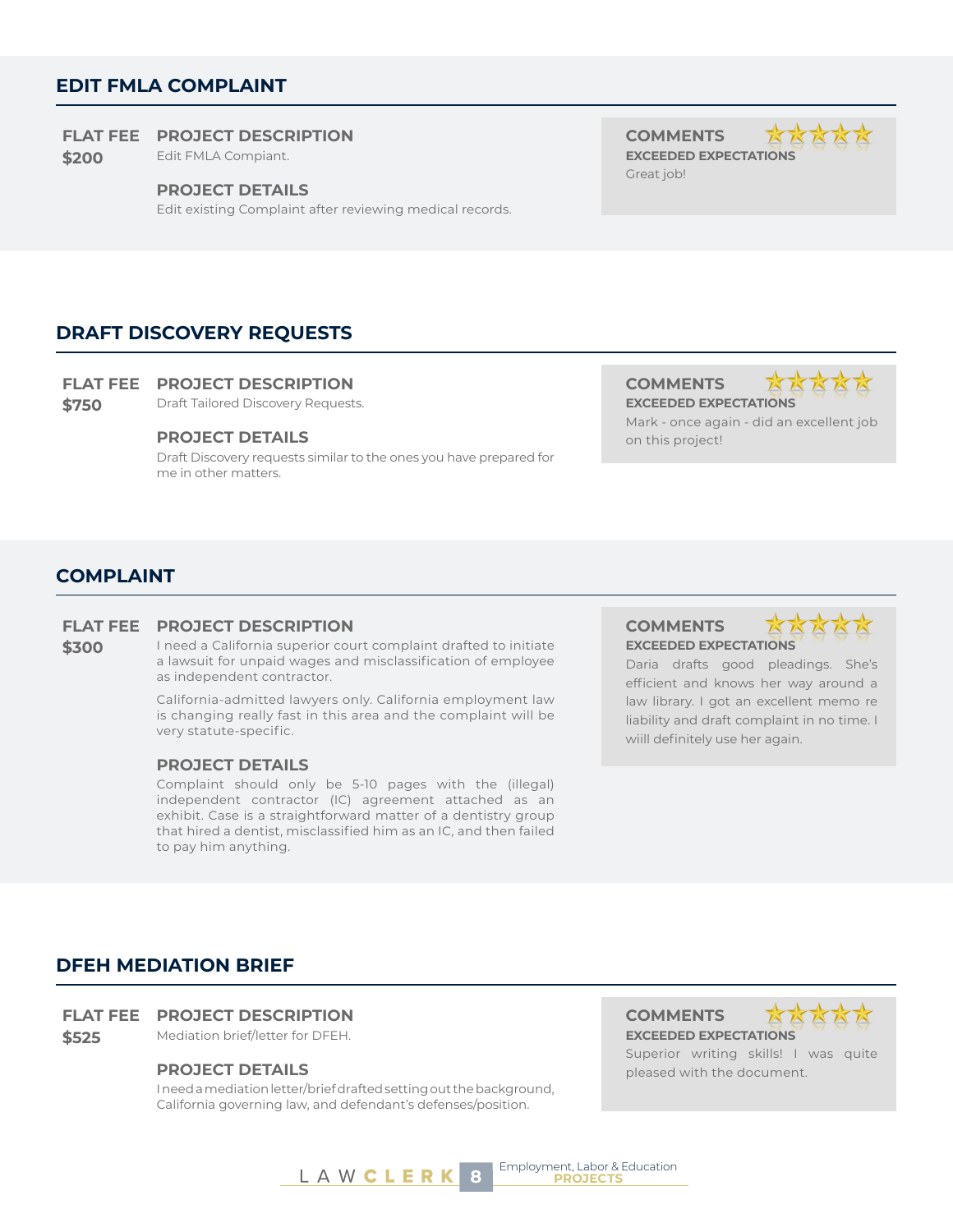### **REDRAFT DISCOVERY DEMANDS**

### **FLAT FEE PROJECT DESCRIPTION COMMENTS**

**\$300** Redraft some discovery demands. **EXCEEDED EXPECTATIONS** 

### **PROJECT DETAILS**

This is an easy one, but it has to get done. I've got some discovery demands already drafted in this Client's prior EEOC administrative case. The defense lawyer and I negotiated the demands down and I made my comments in the pages of discovery as to how to pair it down. Now the case is in Federal Court. I want to use the same demands (don't do the admissions part) with the narrowed scope. I will send you the (1) demands in MS word, (2) a sample of the instructions that I use in every single discovery package; (3) the prior demands with the comments (narrow the demands per those comments); and (4) a copy of the complaint for background. All you have to do is combine (1) through (3) into one document

Joseph is always on the money.

### **COMPLAINT**

### **FLAT FEE PROJECT DESCRIPTION COMMENTS**

**\$700** Multiple counts of retaliation and changing conditions of employment and failure to promote for a Police Officer. Police department interfered with side business. Tortious Interference with Contracts, Age Discrimination LAD Claim, Verbal Harassment, failure to pay wages, and Intentional Infliction of Emotional Distress. Stress resulted in Extreme High Blood pressure. Harassment went so far as he was reprimanded for handwriting. Whislteblower for Reporting Criminal Activity.

### **PROJECT DETAILS**

NJ complaint for causes of action noted above. Looking for a second set of eyes to put this together and add to what I have done already.

Also looking to add any causes of action that may have been missed. There are many claims.

### **EXCEEDED EXPECTATIONS**



This was my first experience with Lawclerk. Mark was incredible. He asked relevant questions and was able to organize a complicated fact pattern. I would highly recommend Mark and will use him again.

### **DISCOVERY DEMAND (RFA, RFPD, ROGS)**

### **FLAT FEE PROJECT DESCRIPTION COMMENTS**

**\$150** Lawclerk will provide Requests for Admissions, Requests for Production of Documents and Interrogatories to be propounded upon Defense Counsel.

### excellent job. **PROJECT DETAILS**

This is a very unique case dealing with a sham marriage for the benefit of immigration purposes. The litigation is now proceeding, in my opinion, as a means to delay the inevitable denial of the Defendant's 3rd application for permanent US Residency, which is why we have brought counterclaims for abuse of process.

There will be a few unique aspects to these discovery requests because of the unusual nature of the case.

### **EXCEEDED EXPECTATIONS**



Deirdre complete this assignment on time and on point - she did an

Employment, Labor & Education **9 PROJECTS**